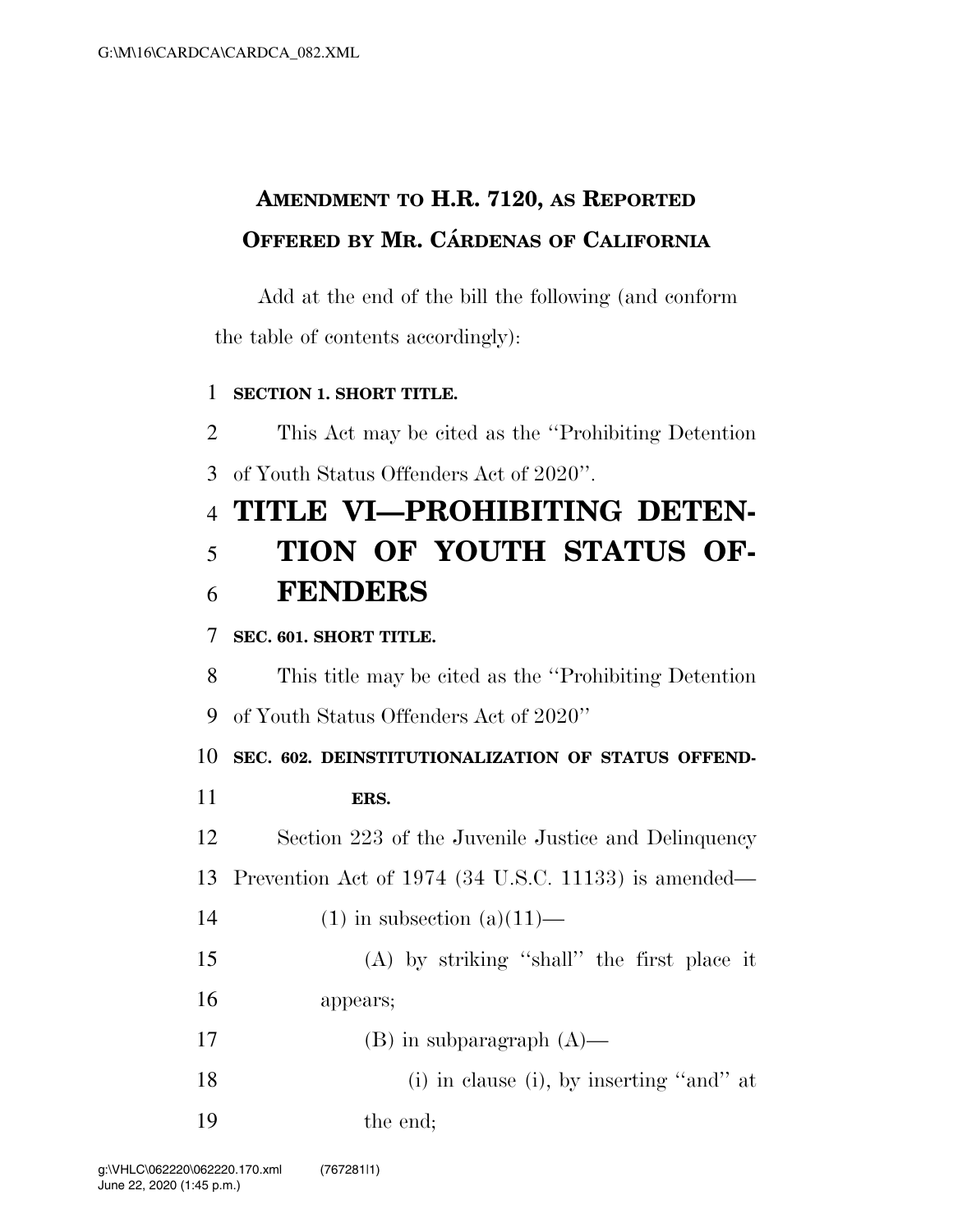2

| $\mathbf{1}$   | (ii) in clause (ii), by striking "and" at           |
|----------------|-----------------------------------------------------|
| $\overline{2}$ | the end;                                            |
| 3              | (iii) by striking clause (iii); and                 |
| $\overline{4}$ | (iv) in the matter following clause (iii)           |
| 5              | by striking "and" at the end;                       |
| 6              | $(C)$ in subparagraph $(B)$ , by inserting          |
| 7              | "and" at the end; and                               |
| 8              | (D) by adding at the end the following:             |
| 9              | $\lq\lq$ (C) if a court determines the juvenile     |
| 10             | should be placed in a secure detention facility     |
| 11             | or correctional facility for violating an order de- |
| 12             | scribed in subparagraph $(A)(ii)$ —                 |
| 13             | "(i) the court shall issue a written                |
| 14             | order that—                                         |
| 15             | $\lq\lq$ identifies the valid court                 |
| 16             | order that has been violated;                       |
| 17             | $\lq\lq$ (II) specifies the factual basis           |
| 18             | for determining that there is reason-               |
| 19             | able cause to believe that the juvenile             |
| 20             | has violated such order;                            |
| 21             | "(III) includes findings of fact to                 |
| 22             | support a determination that there is               |
| 23             | no appropriate less restrictive alter-              |
| 24             | native available to placing the juvenile            |
| 25             | in such a facility, with due consider-              |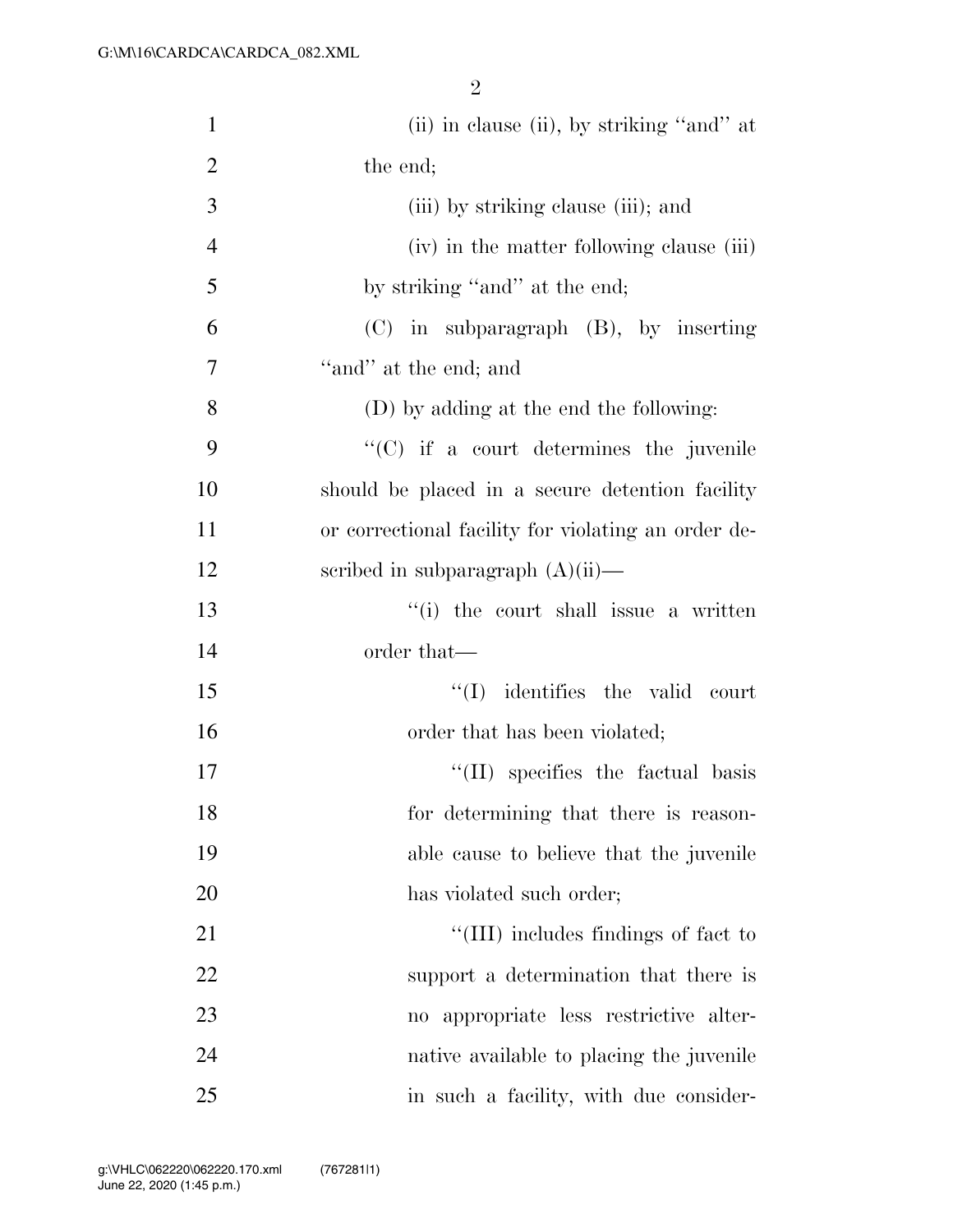ation to the best interest of the juve-2 nile; ''(IV) specifies the length of time, not to exceed 3 days, that the juvenile may remain in a secure detention fa- cility or correctional facility, and in- cludes a plan for the juvenile's release from such facility; and  $\mathcal{C}(V)$  may not be renewed or ex- tended; and 11 ''(ii) the court may not issue a second or subsequent order described in clause (i) relating to a juvenile, unless the juvenile violates a valid court order after the date on which the court issues an order de-16 seribed in clause (i);  $\langle \text{`}(D) \rangle$  there are procedures in place to en- sure that any juvenile held in a secure detention facility or correctional facility pursuant to a court order described in this paragraph does not remain in custody longer than 3 days (with

 the exception of weekends and holidays) or the length of time authorized by the court, or au- thorized under applicable State law, whichever is shorter;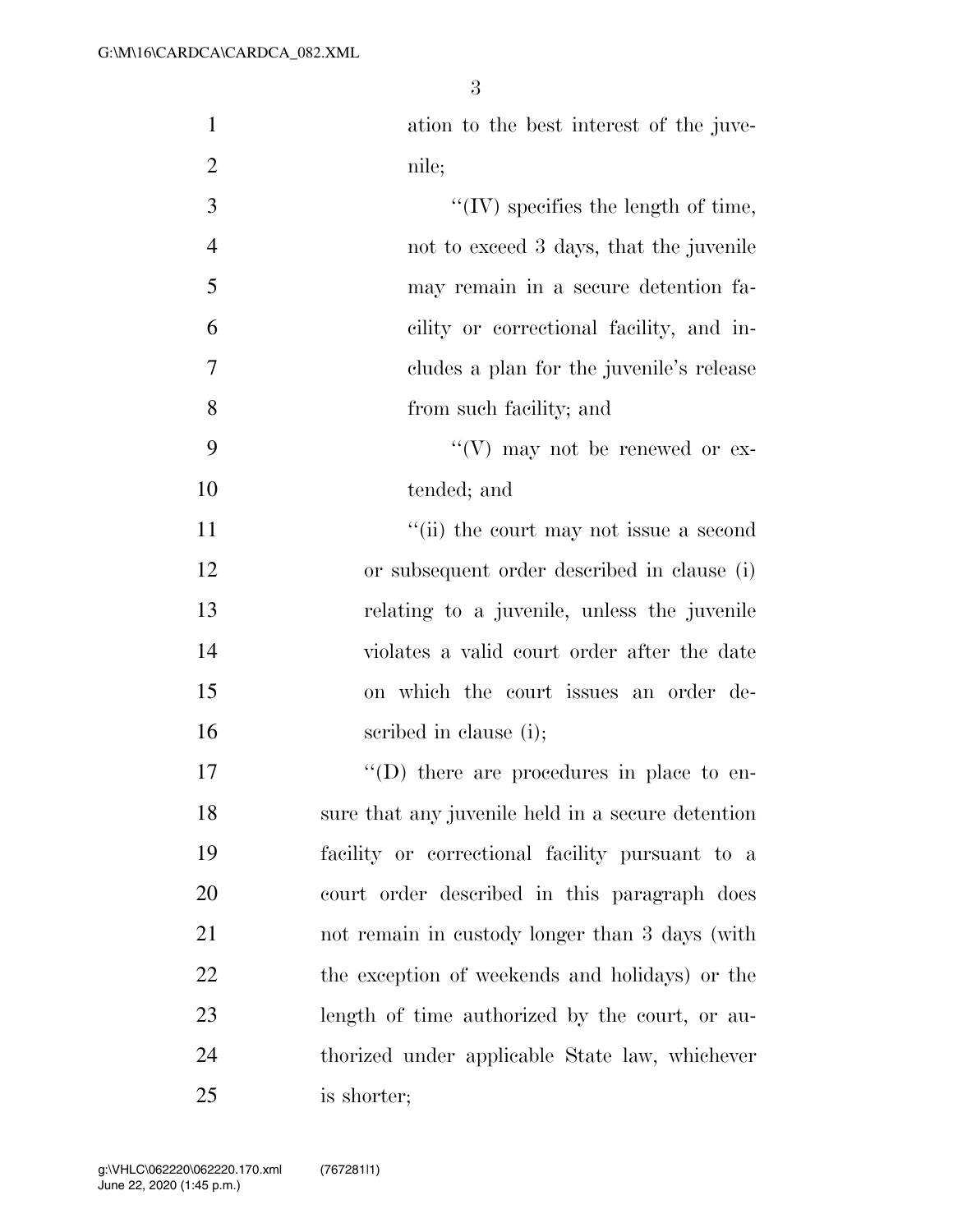$''(E)$  juvenile status offenders detained or confined in a secure detention facility or correc- tional facility pursuant to a court order as de- scribed in this paragraph may only be detained in secure custody one time in any six-month pe- riod, provided that all conditions set forth in subparagraph (D) are satisfied; and ''(F) not later than one year after the date

 of enactment of this subparagraph, with a sin- gle one-year extension if the State can dem- onstrate hardship as determined by the Admin- istrator, the State will eliminate the use of valid court orders as described in subparagraph (A)(ii) to provide secure lockup of status of-fenders;''; and

(2) by adding at the end the following:

17 ""(g) APPLICATIONS FOR EXTENSION FOR COMPLI- ANCE.—States may apply for a single one-year extension 19 to comply with subsection  $(a)(11)$ . To apply, a State must submit an application to the Administrator describing—

21 "(1) the State's measurable progress and good faith effort to reduce the number of status offenders who are placed in a secure detention facility or cor- rectional facility pursuant to a court order as de-scribed in this paragraph; and